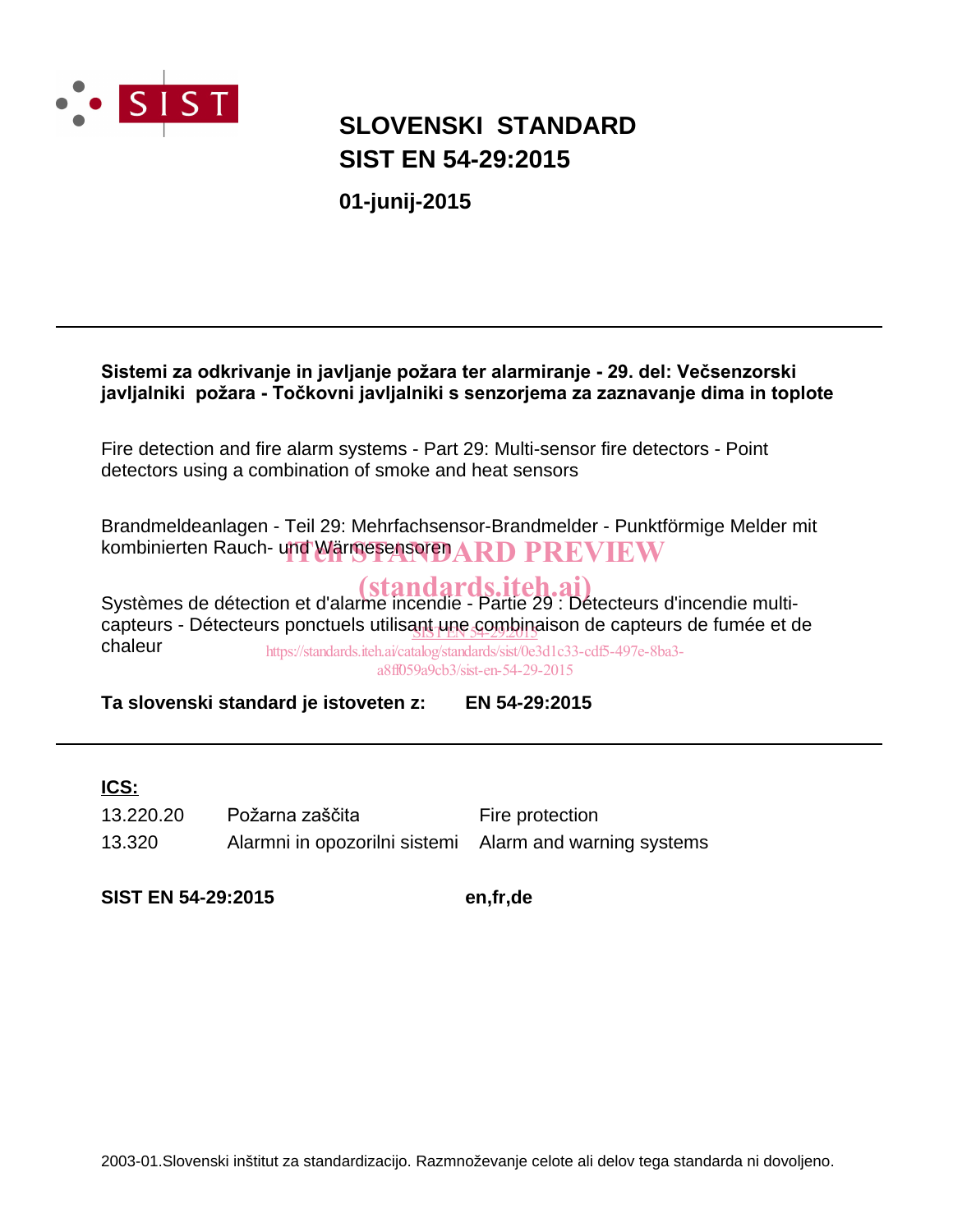

# iTeh STANDARD PREVIEW (standards.iteh.ai)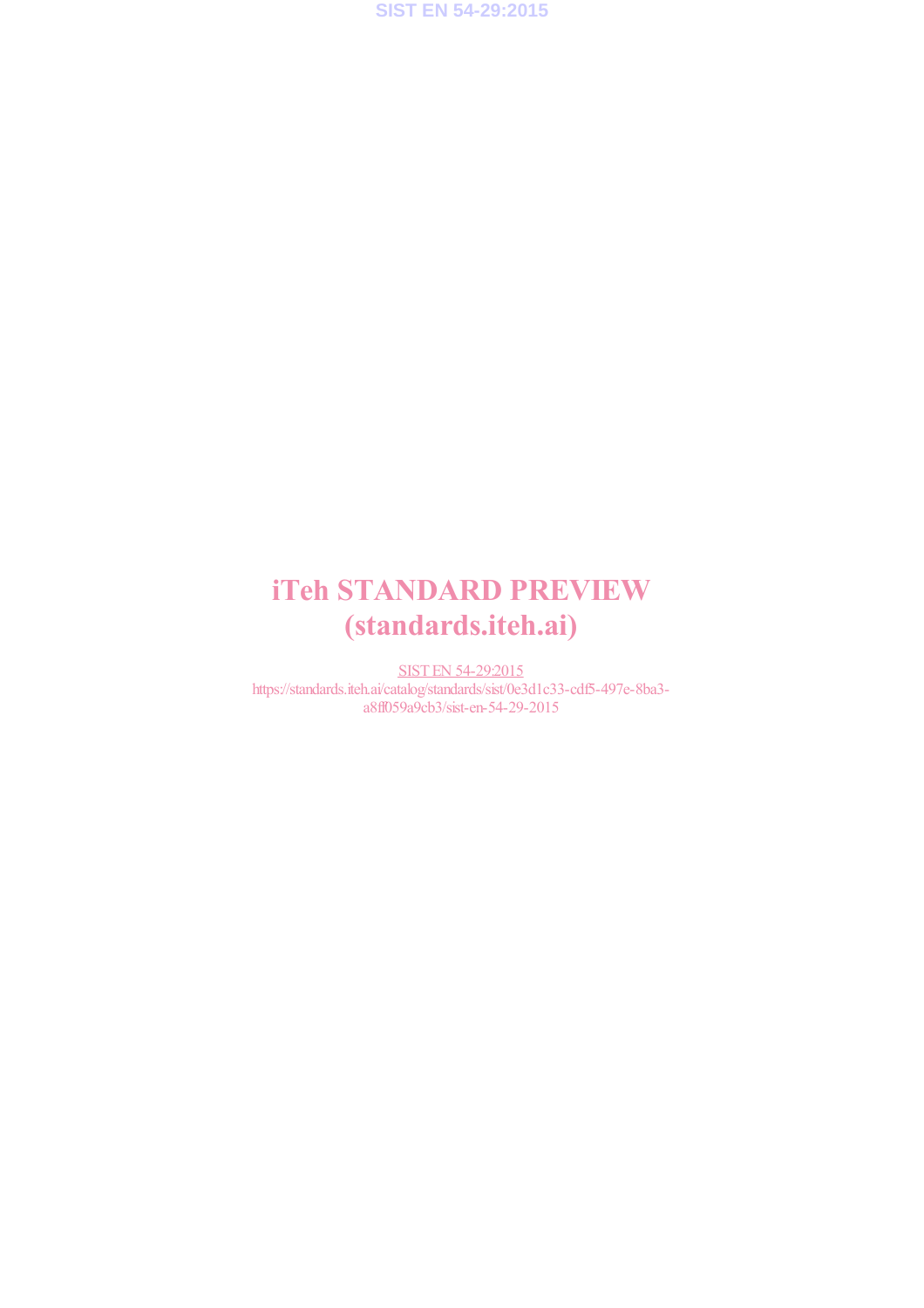### **SIST EN 54-29:2015**

# EUROPEAN STANDARD NORME EUROPÉENNE EUROPÄISCHE NORM

# **EN 54-29**

April 2015

ICS 13.220.20

English Version

# Fire detection and fire alarm systems - Part 29: Multi-sensor fire detectors - Point detectors using a combination of smoke and heat sensors

Systèmes de détection et d'alarme incendie - Partie 29 : Détecteurs d'incendie multi-capteurs - Détecteurs ponctuels utilisant une combinaison de capteurs de fumée et de chaleur

 Brandmeldeanlagen - Teil 29: Mehrfachsensor-Brandmelder - Punktförmige Melder mit kombinierten Rauch- und Wärmesensoren

This European Standard was approved by CEN on 15 February 2015.

CEN members are bound to comply with the CEN/CENELEC Internal Regulations which stipulate the conditions for giving this European Standard the status of a national standard without any alteration. Up-to-date lists and bibliographical references concerning such national standards may be obtained on application to the CEN-CENELEC Management Centre or to any CEN member.

This European Standard exists in three official versions (English, French, German). A version in any other language made by translation This European Standard exists in three official versions (English, French, German). A version in any other language made by translation<br>under the responsibility of a CEN member into its own language and notified to the CEN status as the official versions.

CEN members are the national standards bodies of Austria, Belgium, Bulgaria, Croatia, Cyprus, Czech Republic, Denmark, Estonia, Finland, Former Yugoslav Republic of Macedonia, France, Germany, Greece, Hungary, Iceland, Ireland, Italy, Latvia, Lithuania,<br>Luxembourg, Malta, Netherlands, Norway, Baland, Bornard, Bornards, Kközkka, Sistema Swedene, Swi Luxembourg, Malta, Netherlands, Norway, Poland, Portugal, Romania, Slovakia, Slovenia, Spain, Sweden, Switzerland, Turkey and United<br>Kingdom. Kingdom.



EUROPEAN COMMITTEE FOR STANDARDIZATION COMITÉ EUROPÉEN DE NORMALISATION EUROPÄISCHES KOMITEE FÜR NORMUNG

**CEN-CENELEC Management Centre: Avenue Marnix 17, B-1000 Brussels** 

Ref. No. EN 54-29:2015 E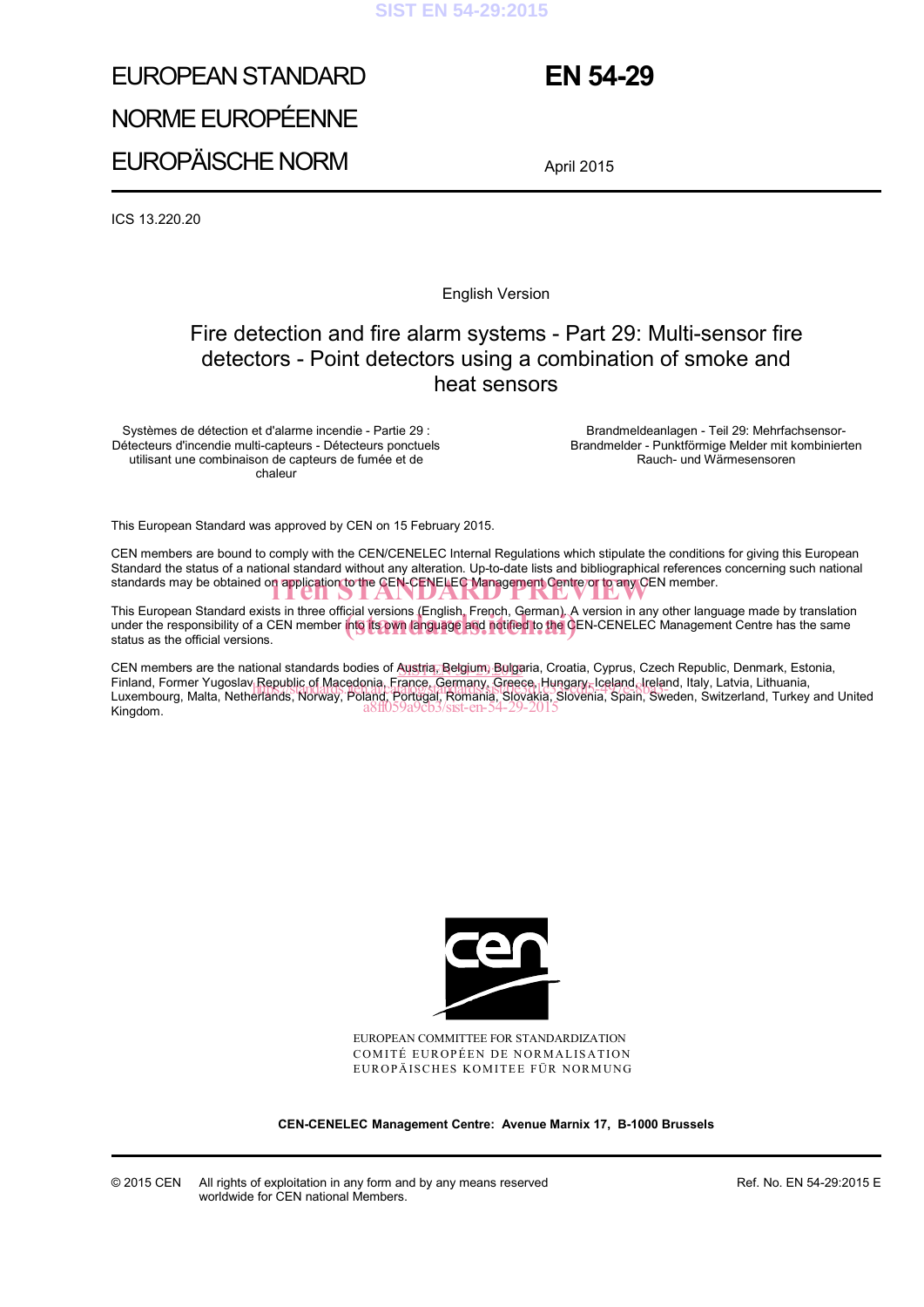# **Contents**

| 1              |                                                                                         |  |
|----------------|-----------------------------------------------------------------------------------------|--|
| $\mathbf{2}$   |                                                                                         |  |
| 3              |                                                                                         |  |
| 4              |                                                                                         |  |
| 4.1            |                                                                                         |  |
| 4.2<br>4.2.1   |                                                                                         |  |
| 4.2.2          |                                                                                         |  |
| 4.2.3          |                                                                                         |  |
| 4.2.4          |                                                                                         |  |
| 4.2.5          |                                                                                         |  |
| 4.2.6          |                                                                                         |  |
| 4.2.7          |                                                                                         |  |
| 4.2.8          |                                                                                         |  |
| 4.2.9          |                                                                                         |  |
| 4.2.10         |                                                                                         |  |
| 4.3            |                                                                                         |  |
| 4.3.1<br>4.3.2 | Monitoring of detachable detectorsai/catalog/standards/sist/0e3d1c33-cdf5-497e-8ba3- 11 |  |
| 4.3.3          |                                                                                         |  |
| 4.3.4          |                                                                                         |  |
| 4.3.5          |                                                                                         |  |
| 4.3.6          |                                                                                         |  |
| 4.4            |                                                                                         |  |
| 4.4.1          |                                                                                         |  |
| 4.5            |                                                                                         |  |
| 4.5.1          |                                                                                         |  |
| 4.6            |                                                                                         |  |
| 4.6.1          |                                                                                         |  |
| 4.6.2          |                                                                                         |  |
| 4.6.3          |                                                                                         |  |
| 4.6.4          |                                                                                         |  |
| 4.6.5          |                                                                                         |  |
| 5              |                                                                                         |  |
| 5.1            |                                                                                         |  |
| 5.1.1          |                                                                                         |  |
| 5.1.2          |                                                                                         |  |
| 5.1.3          |                                                                                         |  |
| 5.1.4          |                                                                                         |  |
| 5.1.5          |                                                                                         |  |
| 5.1.6          |                                                                                         |  |
| 5.1.7          |                                                                                         |  |
| 5.1.8<br>5.2   |                                                                                         |  |
| 5.2.1          |                                                                                         |  |
|                |                                                                                         |  |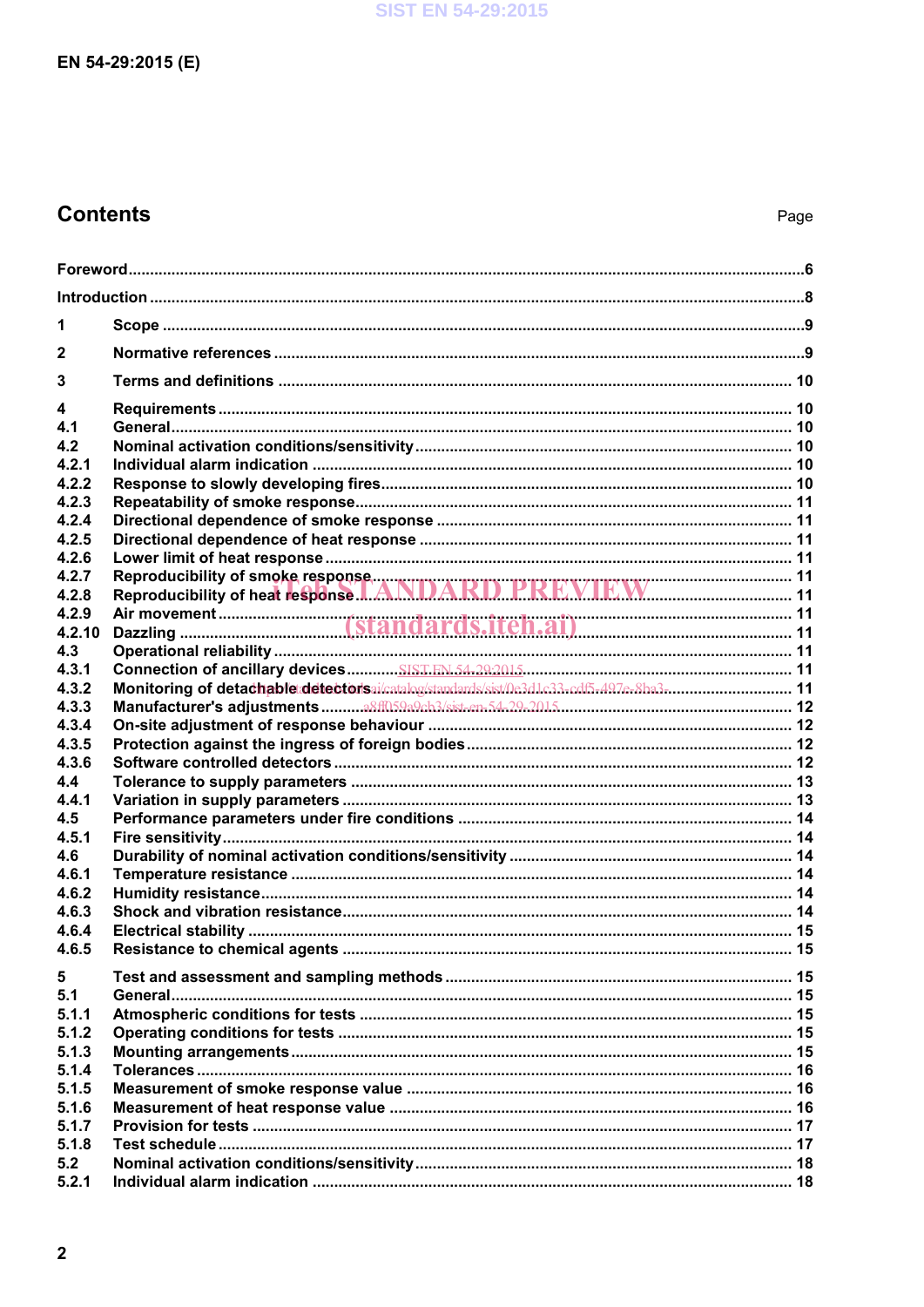| 5.2.2          |                                                                                       |  |
|----------------|---------------------------------------------------------------------------------------|--|
| 5.2.3          |                                                                                       |  |
| 5.2.4          |                                                                                       |  |
| 5.2.5          |                                                                                       |  |
| 5.2.6          |                                                                                       |  |
| 5.2.7          |                                                                                       |  |
| 5.2.8          |                                                                                       |  |
| 5.2.9          |                                                                                       |  |
| 5.2.10         |                                                                                       |  |
| 5.3            |                                                                                       |  |
| 5.3.1          |                                                                                       |  |
| 5.3.2          |                                                                                       |  |
| 5.3.3          |                                                                                       |  |
| 5.3.4          |                                                                                       |  |
| 5.3.5          |                                                                                       |  |
| 5.3.6          |                                                                                       |  |
| 5.4            |                                                                                       |  |
| 5.4.1          |                                                                                       |  |
| 5.5            |                                                                                       |  |
| 5.5.1          |                                                                                       |  |
| 5.6            |                                                                                       |  |
| 5.6.1          |                                                                                       |  |
| 5.6.2          |                                                                                       |  |
| 5.6.3          |                                                                                       |  |
| 5.6.4          |                                                                                       |  |
| 5.6.5          | Electrical stability a h ST A NDARD PREVIEW EW MOREMOND 34                            |  |
|                |                                                                                       |  |
| 6              |                                                                                       |  |
| 6.1            |                                                                                       |  |
| 6.2            |                                                                                       |  |
| 6.2.1          |                                                                                       |  |
| 6.2.2          |                                                                                       |  |
| 6.2.3          |                                                                                       |  |
| 6.3            |                                                                                       |  |
| 6.3.1          |                                                                                       |  |
| 6.3.2          |                                                                                       |  |
| 6.3.3          |                                                                                       |  |
| 6.3.4          |                                                                                       |  |
| 6.3.5          |                                                                                       |  |
| 6.3.6          |                                                                                       |  |
| 6.3.7          | One-off products, pre-production products, (e.g. prototypes) and products produced in |  |
|                |                                                                                       |  |
| $\overline{7}$ |                                                                                       |  |
| 8              |                                                                                       |  |
|                |                                                                                       |  |
|                |                                                                                       |  |
|                |                                                                                       |  |
| C.1            |                                                                                       |  |
|                |                                                                                       |  |
| C.2            |                                                                                       |  |
|                |                                                                                       |  |
|                |                                                                                       |  |
|                |                                                                                       |  |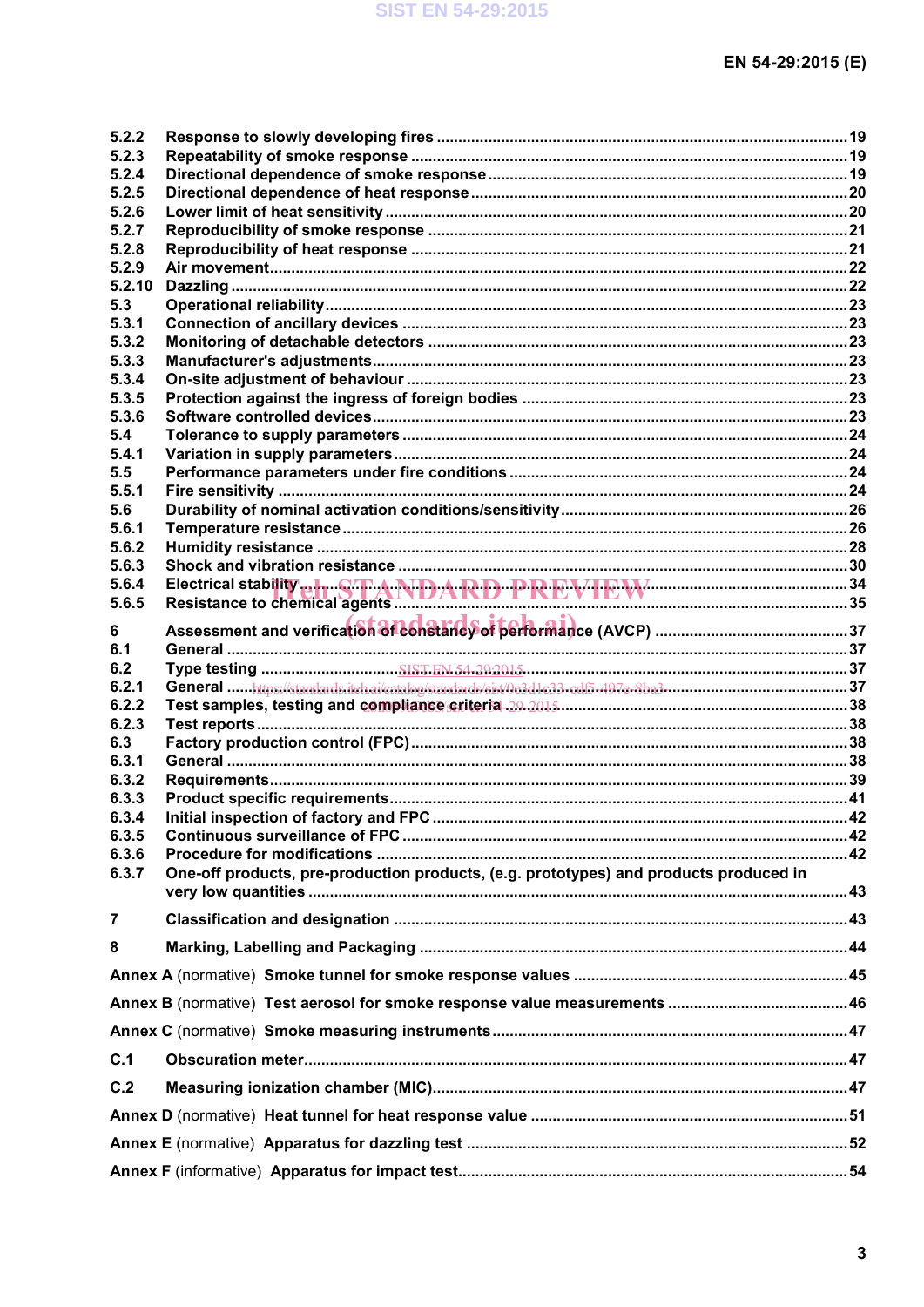# EN 54-29:2015 (E)

| H.1            |                                                                                                                                     |  |
|----------------|-------------------------------------------------------------------------------------------------------------------------------------|--|
| H.2            |                                                                                                                                     |  |
| H.3            |                                                                                                                                     |  |
| H.4            |                                                                                                                                     |  |
| H.5            |                                                                                                                                     |  |
| H.6            |                                                                                                                                     |  |
|                |                                                                                                                                     |  |
| 1.1            |                                                                                                                                     |  |
| 1.2            |                                                                                                                                     |  |
| 1.3            |                                                                                                                                     |  |
| 1.4            |                                                                                                                                     |  |
| 1.5            |                                                                                                                                     |  |
| 1.6            |                                                                                                                                     |  |
|                |                                                                                                                                     |  |
| J.1            |                                                                                                                                     |  |
| J.2            |                                                                                                                                     |  |
| J.3            |                                                                                                                                     |  |
| J.4            |                                                                                                                                     |  |
| J.5            | Test validity criteria https://standards.iteh.ai/catalog/standards/sist/0e3d1c33-cdf5-497e-8ba3-<br>a8ff059a9cb3/sist-en-54-29-2015 |  |
|                |                                                                                                                                     |  |
| K.1            |                                                                                                                                     |  |
| K <sub>2</sub> |                                                                                                                                     |  |
| K.3            |                                                                                                                                     |  |
| K.4            |                                                                                                                                     |  |
| K.5            |                                                                                                                                     |  |
| K.6            |                                                                                                                                     |  |
| K.7            |                                                                                                                                     |  |
|                |                                                                                                                                     |  |
| L.1            |                                                                                                                                     |  |
| L.2            |                                                                                                                                     |  |
| L.3            |                                                                                                                                     |  |
| L.4            |                                                                                                                                     |  |
| L.5            |                                                                                                                                     |  |
|                | Annex M (normative) Low temperature black smoke (decalene) liquid fire (TF8) 73                                                     |  |
| M.1            |                                                                                                                                     |  |
| M.2            |                                                                                                                                     |  |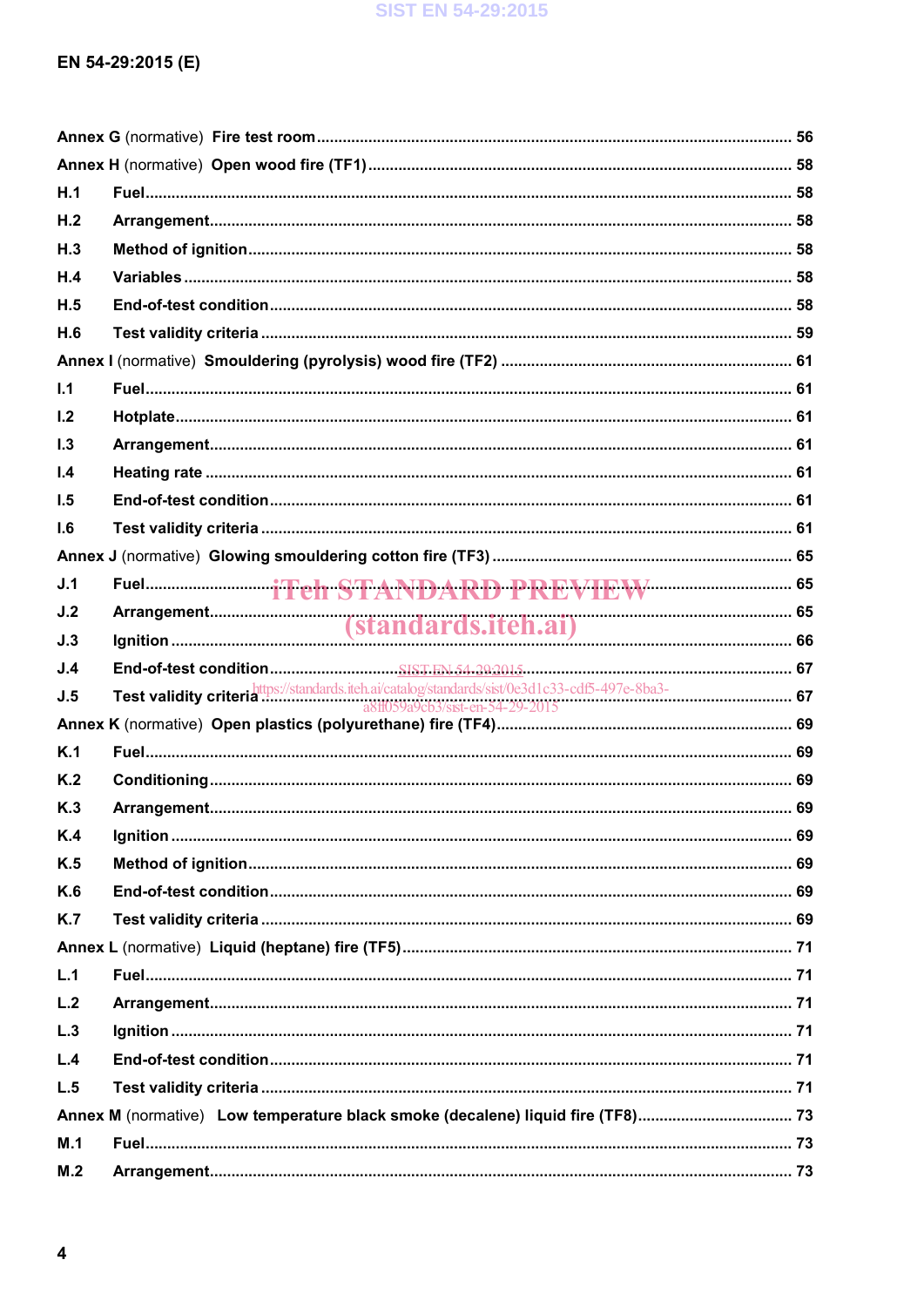| M.3         |                                                                                                |  |
|-------------|------------------------------------------------------------------------------------------------|--|
| M.4         |                                                                                                |  |
| M.5         |                                                                                                |  |
|             | Annex N (informative) Information concerning the construction of the smoke tunnel75            |  |
|             |                                                                                                |  |
|             | Annex P (informative) Information concerning test procedures and requirements for the response |  |
|             | Annex Q (informative) Information concerning the construction of the measuring ionization      |  |
|             | Annex ZA (informative) Clauses of this European Standard addressing the provisions of the EU   |  |
| <b>ZA.1</b> |                                                                                                |  |
| ZA.2        | Procedure for assessment and verification of constancy of performance (AVCP) of point          |  |
| ZA.3        |                                                                                                |  |
|             |                                                                                                |  |

# iTeh STANDARD PREVIEW (standards.iteh.ai)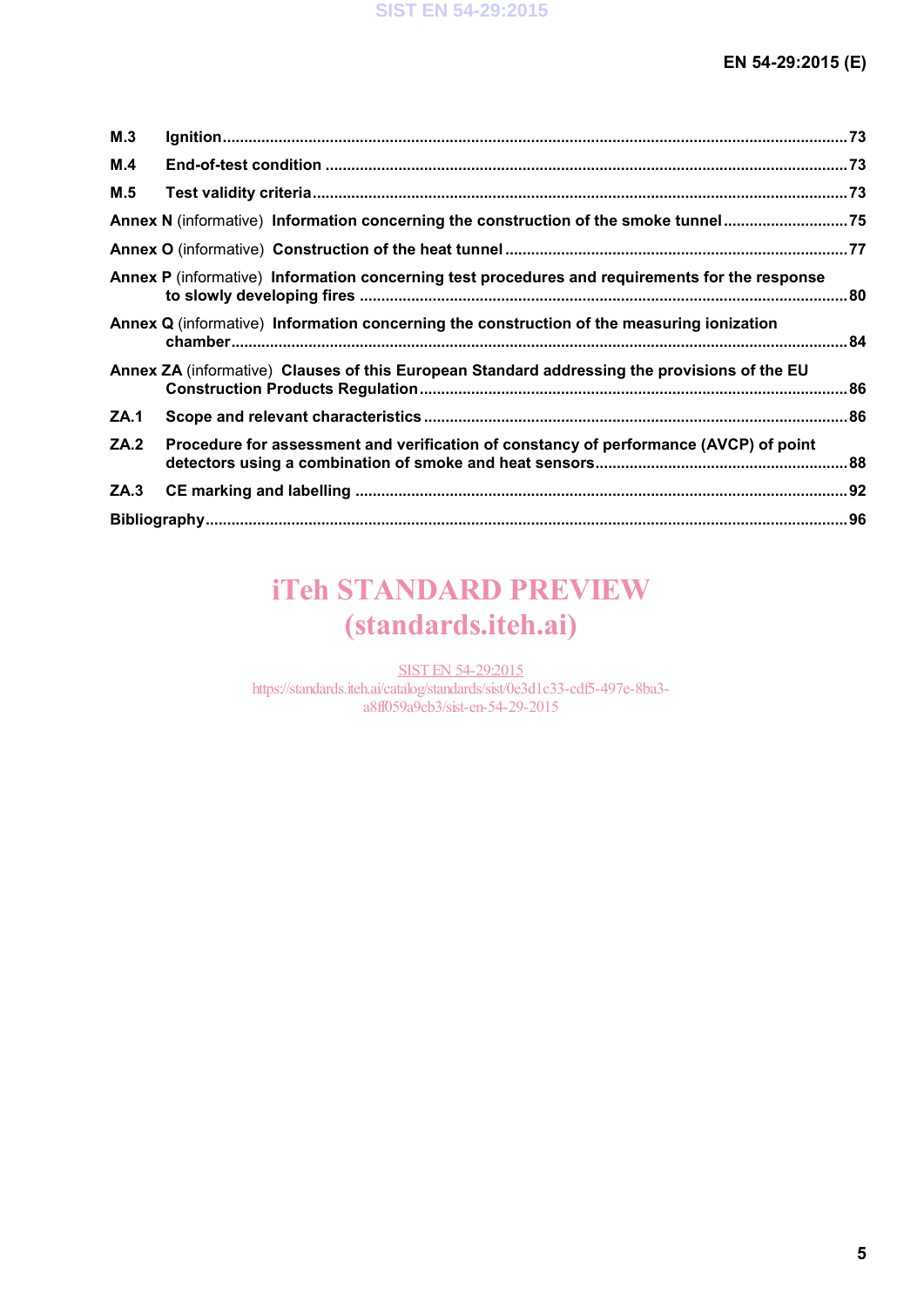# **Foreword**

This document (EN 54-29:2015) has been prepared by Technical Committee CEN/TC 72 "Fire detection and fire alarm systems", the secretariat of which is held by BSI.

This European Standard shall be given the status of a national standard, either by publication of an identical text or by endorsement, at the latest by October 2015, and conflicting national standards shall be withdrawn at the latest by January 2017.

Attention is drawn to the possibility that some of the elements of this document may be the subject of patent rights. CEN [and/or CENELEC] shall not be held responsible for identifying any or all such patent rights.

This document has been prepared under a mandate given to CEN by the European Commission and the European Free Trade Association, and supports the basic requirements of Regulation (EU) 305/2011.

(standards.iteh.ai)

For relationship with EU Regulations, see informative Annex ZA which is an integral part of this document.

EN 54, *Fire detection and fire alarm systems*, consists of the following parts:

- *Part 1: Introduction*
- *Part 2: Control and indicating equipment*
- $-$  *Part 3: Fire alarm devices Sounders* TANDARD PREVIEW
- *Part 4: Power supply equipment*
- *Part 5: Heat detectors – Point detectors* SIST EN 54-29:2015 https://standards.iteh.ai/catalog/standards/sist/0e3d1c33-cdf5-497e-8ba3-
- Part 7: Smoke detectors Point detector<sup>g f</sup>using scattered light, transmitted light or ionization
- *Part 10: Flame detector – Point detectors*
- *Part 11: Manual call points*
- *Part 12: Smoke detectors – Line detector using an optical light beam*
- *Part 13: Compatibility assessment of system components*
- *Part 14: Technical Specification: Guidelines for planning, design, installation, commissioning, use and maintenance*
- *Part 16: Voice alarm control and indicating equipment*
- *Part 17: Short circuit isolators*
- *Part 18: Input/output devices*
- *Part 20: Aspirating smoke detectors*
- *Part 21: Alarm transmission and fault warning routing equipment*
- *Part 22: Resettable Line-type heat detectors*
- *Part 23: Fire alarm devices – Visual alarms*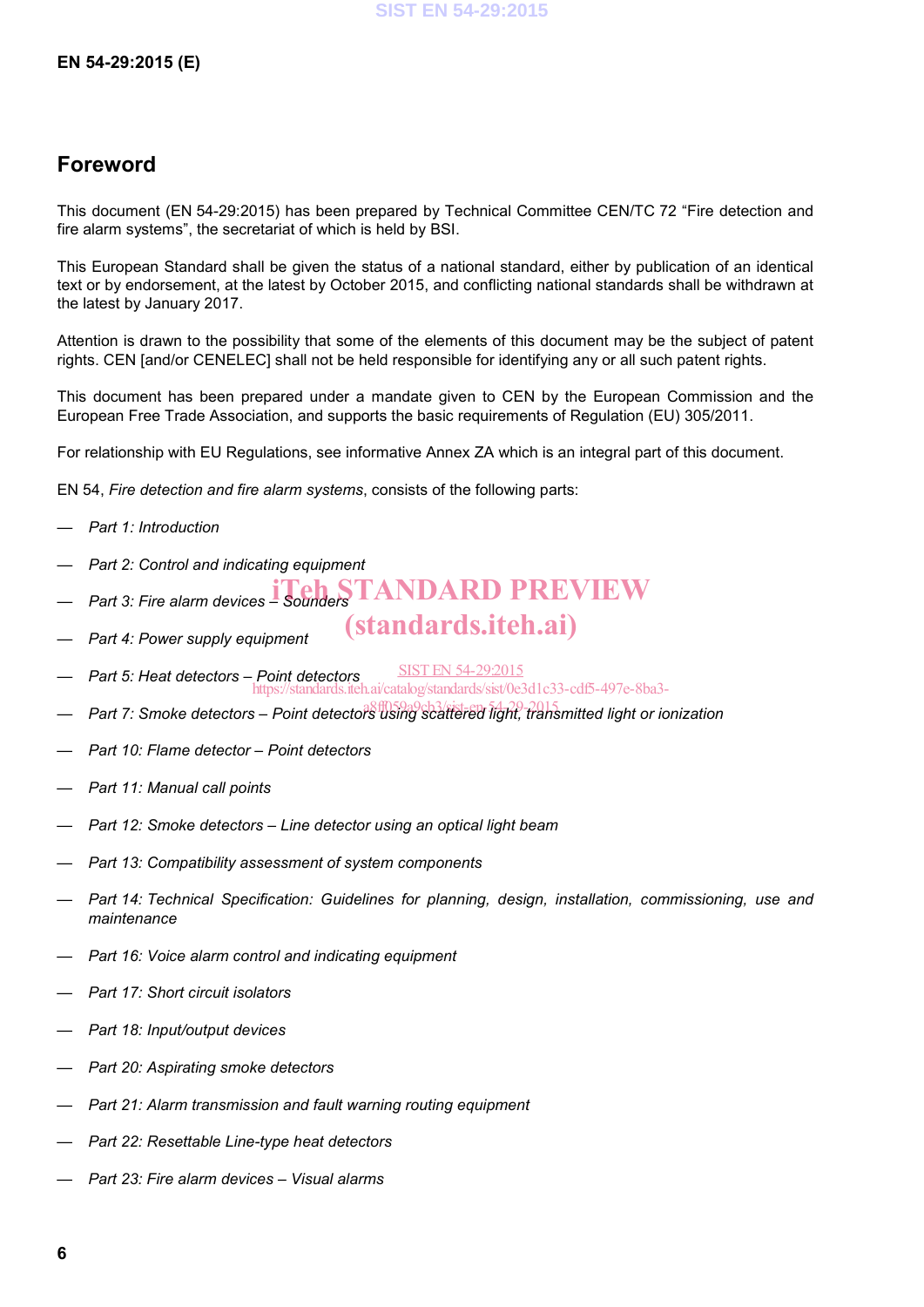- *Part 24: Components of voice alarm systems – Loudspeakers*
- *Part 25: Components using radio links and system requirements*
- *Part 26: Point fire detectors using carbon monoxide sensors*
- *Part 27: Duct smoke detectors*
- *Part 28: Non-resettable (digital) line type heat detectors*
- *Part 29: Point detectors using a combination of smoke and heat sensors*
- *Part 30: Point detectors using a combination of carbon monoxide and heat sensors*
- *Part 31: Point detectors using a combination of smoke, carbon monoxide and optionally heat sensors*
- *Part 32: Guidelines for the planning, design, installation, commissioning, use and maintenance of voice alarm systems*

NOTE This list includes standards that are in preparation and other standards may be added. For current status of published standards refer to http://www.cen.eu/Pages/default.aspx.

According to the CEN-CENELEC Internal Regulations, the national standards organisations of the following countries are bound to implement this European Standard: Austria, Belgium, Bulgaria, Croatia, Cyprus, Czech Republic, Denmark, Estonia, Finland, Former Yugoslav Republic of Macedonia, France, Germany, Greece, Republic, Denmark, Estonia, Einland, Former Yugoslay Republic of Macedonia, France, Germany, Greece,<br>Hungary, Iceland, Ireland, Italy, Latvia, Lithuania, Luxembourg, Malta, Netherlands, Norway, Poland, Portugal, Romania, Slovakia, Slovenia, Spain, Sweden, Switzerland, Turkey and the United Kingdom.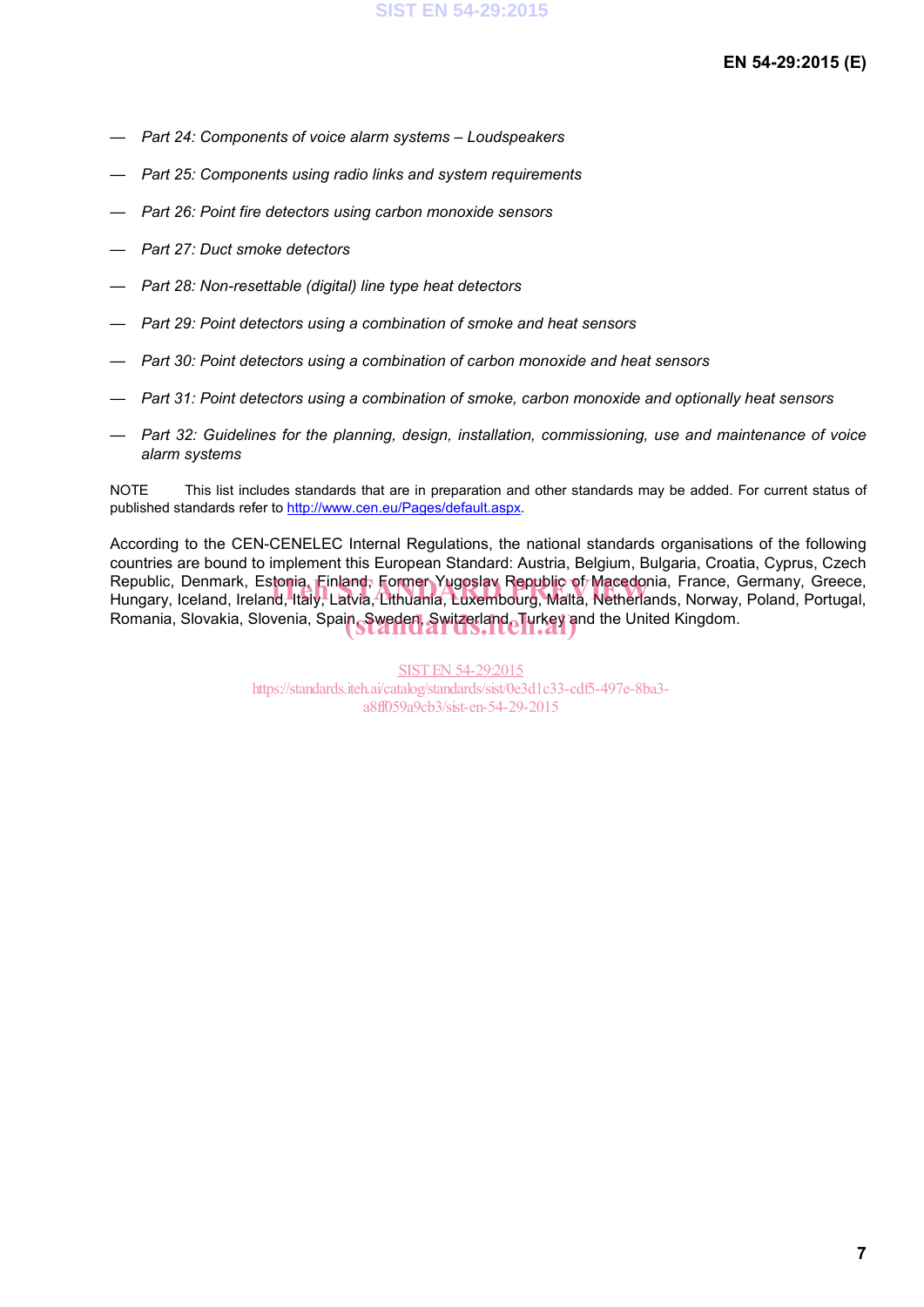# **Introduction**

Multi-sensor fire detectors combining smoke and heat sensors complying with this document are general purpose fire detectors. Multi-sensor fire detectors can be used to achieve

- a high stability against deceptive phenomena,
- a response to a broad range of fires.

Compared to the standards for single phenomenon detectors, additional environmental tests were included to demonstrate a higher stability.

The response to a broad range of fires is shown by including the test fires TF1 and TF8 in addition to the test fires TF2 to TF5 which are used for detectors complying with EN 54-7.

The performance of single sensor components of a multi-sensor fire detector need not comply with the standards for single phenomena fire detectors (EN 54-5, EN 54-7) however the combined performance does need to meet the requirements of this standard.

# iTeh STANDARD PREVIEW (standards.iteh.ai)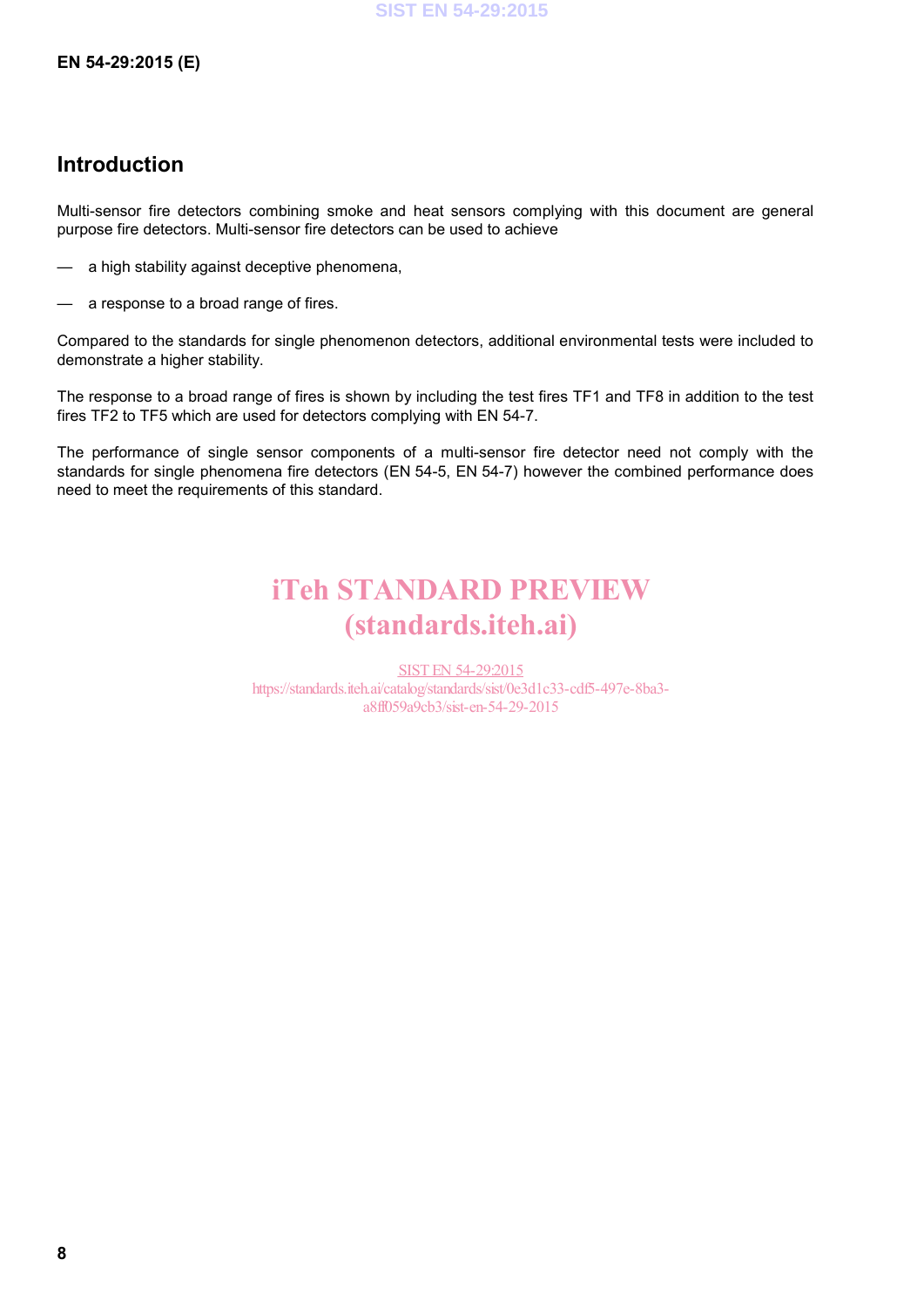# **1 Scope**

This European Standard specifies requirements, test methods and performance criteria for point-type multisensor fire detectors for use in fire detection systems installed in buildings (see EN 54-1:2011), incorporating in one mechanical enclosure at least one optical or ionization smoke sensor and at least one heat sensor. The overall fire detection performance is determined utilizing the combination of the detected phenomena.

This European Standard provides for the assessment and verification of constancy of performance (AVCP) of point detectors using a combination of smoke and heat sensors to this European Standard.

Point detectors using a combination of smoke and heat sensors having special characteristics suitable for the detection of specific fire risks are not covered by this European Standard. The performance requirements for any additional functions are beyond the scope of this European Standard (e.g. additional features or enhanced functionality for which this European Standard does not define a test or assessment method).

NOTE Certain types of detector contain radioactive materials. The national requirements for radiation protection differ from country to country and they are not specified in this European Standard.

# **2 Normative references**

The following documents, in whole or in part, are normatively referenced in this document and are indispensable for its application. For dated references, only the edition cited applies. For undated references, the latest edition of the referenced document (including any amendments) applies.

EN 54-1:2011, *Fire detection and fire alarm* systems S Parch *Introduction* 

EN 54-5:2000, *Fire detection and fire alarmssystems -\_69t*f<sub>1</sub>5: Heat detectors - Point detectors

EN 54-5:2000/A1:2002, *Fire detection and fire alarm systems <sub>20</sub> Part 5: Heat detectors - Point detectors* https://standards.iteh.ai/catalog/standards/sist/0e3d1c33-cdf5-497e-8ba3-

EN 50130-4:2011, *Alarm systems - Part 4: Electromagnetic compatibility - Product family standard: Immunity requirements for components of fire, intruder, hold up, CCTV, access control and social alarm systems*

EN 60068-1:1994, *Environmental testing - Part 1: General and guidance (IEC 60068-1:1988)*

EN 60068-2-1:2007, *Environmental testing - Part 2-1: Tests - Test A: Cold (IEC 60068-2-1:2007)*

EN 60068-2-6:2008, *Environmental testing - Part 2-6: Tests - Test Fc: Vibration (sinusoidal) (IEC 60068-2- 6:2008)*

EN 60068-2-27:2009, *Environmental testing - Part 2-27: Tests - Test Ea and guidance: Shock (IEC 60068-2- 27:2009)*

EN 60068-2-30:2005, *Environmental testing - Part 2-30: Tests - Test Db: Damp heat, cyclic (12 h + 12 h cycle) (IEC 60068-2-30:2005)*

EN 60068-2-42:2003, *Environmental testing - Part 2-42: Tests - Test Kc: Sulphur dioxide test for contacts and connections (IEC 60068-2-42:2003)*

EN 60068-2-78:2013, *Environmental testing - Part 2-78: Tests - Test Cab: Damp heat, steady state (IEC 60068-2-78:2012)*

ISO 209:2007, *Aluminium and aluminium alloys — Chemical composition*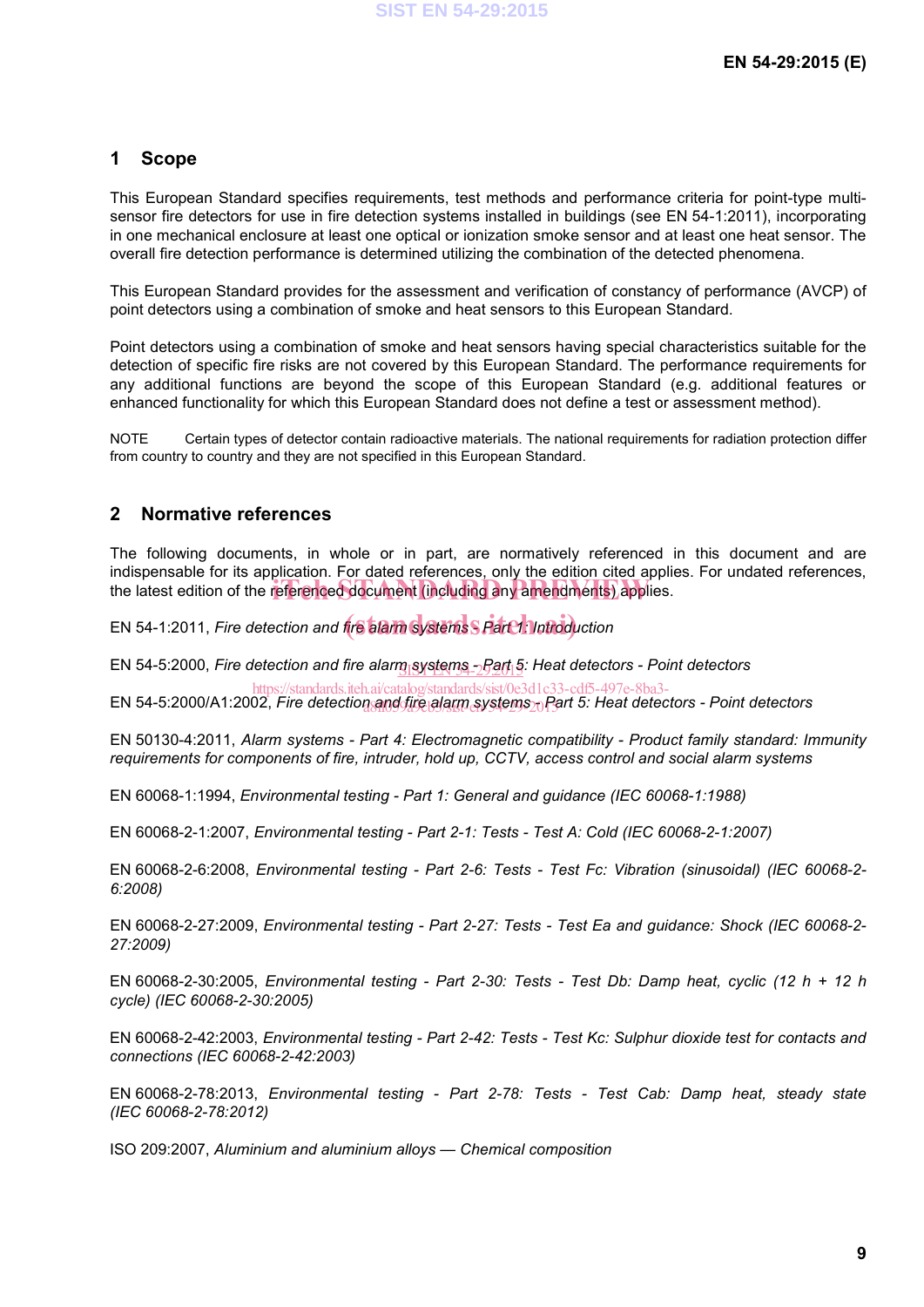# **3 Terms and definitions**

For the purposes of this document, the terms and definitions given in EN 54-1:2011 and the following apply.

## **3.1**

## **non-volatile memory**

memory element which does not require the presence of an energy source for the retention of its content

## **3.2**

#### **site specific data**

alterable data required for the detector to operate in a defined detector configuration

## **3.3**

#### **smoke response value**

aerosol density in the proximity of a test specimen at the moment that it generates a reference signal in a smoke tunnel

# **3.4**

## **heat response value**

temperature in the proximity of a test specimen at the moment that it generates a reference signal in a heat tunnel

# **3.5**

## **sensor**

transducer, which is assigned to be receptive to one fire phenomenon and converts its information into an electrical output electrical output

# (standards.iteh.ai)

# **4 Requirements**

**4.1 General**

SIST EN 54-29:2015 https://standards.iteh.ai/catalog/standards/sist/0e3d1c33-cdf5-497e-8ba3 a8ff059a9cb3/sist-en-54-29-2015

# In order to comply with this standard, the detector shall meet the requirements of Clause 4, which shall be verified by visual inspection, engineering assessment or shall be tested as described in Clause 5 and shall meet the requirements of the tests.

# **4.2 Nominal activation conditions/sensitivity**

# **4.2.1 Individual alarm indication**

The detector shall be provided with an integral red visual indicator, by which the individual detector that released an alarm, can be identified, until the alarm condition is reset. Where other conditions of the detector can be visually indicated, they shall be clearly distinguishable from the alarm indication, except when the detector is switched into a service mode. For detachable detectors, the indicator may be integral with the base or the detector head. The visual indicator shall be visible from a distance of 6 m directly below the detector, in an ambient light intensity up to 500 lux when assessed as described in 5.2.1.

NOTE The alarm condition is reset manually at the control and indicating equipment (see EN 54–2:1997 as amended by EN 54–2:1997/A1:2006).

# **4.2.2 Response to slowly developing fires**

The detector may incorporate provision for "drift compensation", for example to compensate for sensor drift due to the build up of dirt in the detector, If such drift compensation is included, then it shall not lead to a significant reduction in the detector's sensitivity to slowly developing fires when assessed as specified in 5.2.2.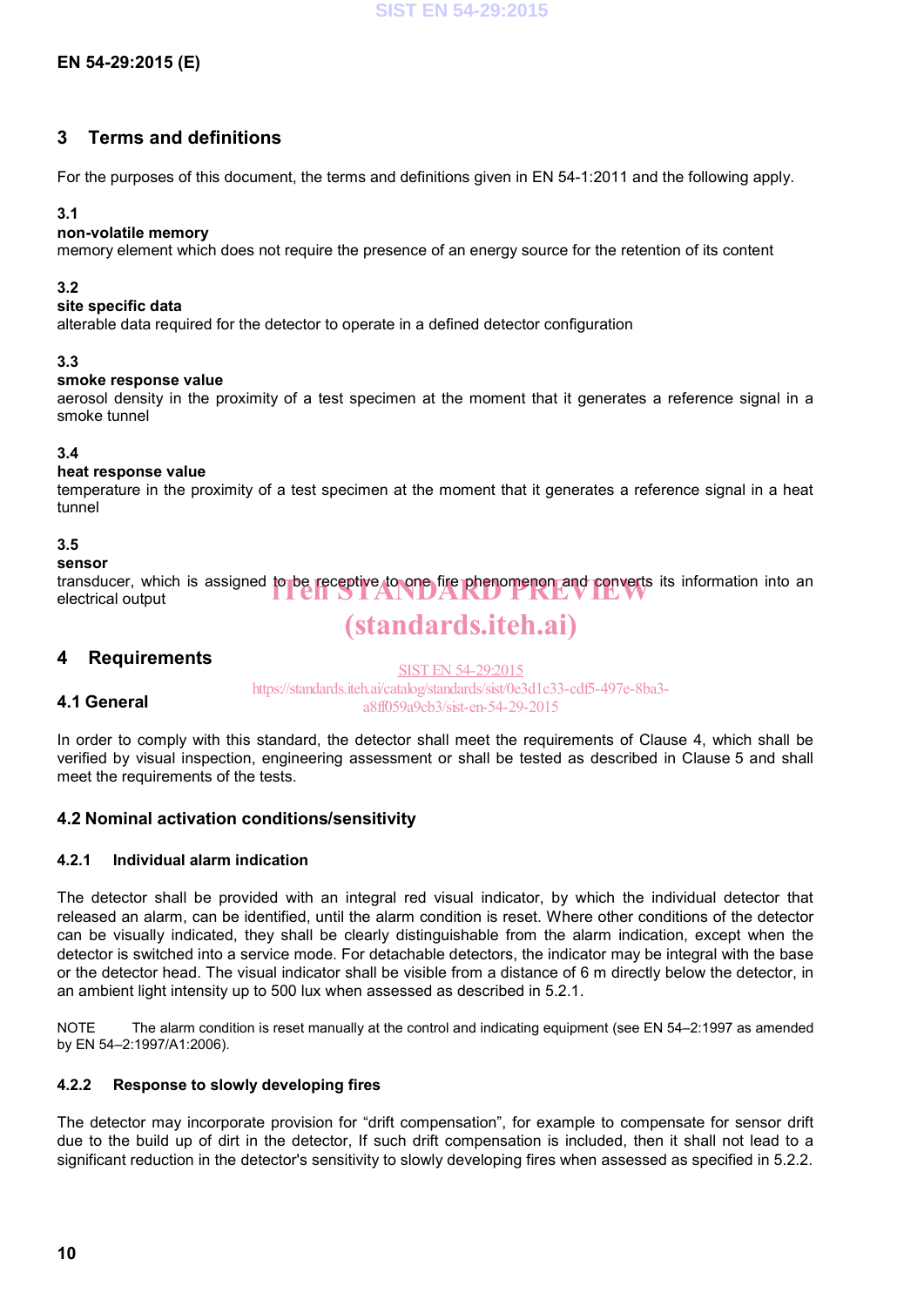## **4.2.3 Repeatability of smoke response**

The detector shall have stable behaviour with respect to its sensitivity to smoke after a number of alarm conditions. To confirm this, the detector shall be assessed in accordance with 5.2.3.

#### **4.2.4 Directional dependence of smoke response**

The sensitivity of the detector to smoke shall not be unduly dependent on the direction of airflow around it. To confirm this, the detector shall be assessed in accordance with 5.2.4.

#### **4.2.5 Directional dependence of heat response**

The heat sensitivity of the detector shall not be unduly dependent on the direction of airflow around it. To confirm this, the detector shall be assessed in accordance with 5.2.5.

#### **4.2.6 Lower limit of heat response**

The detector shall not be more sensitive to heat alone, without the presence of smoke, than is permitted in EN 54-5:2000 as amended by EN 54-5:2000/A1:2002. To confirm this, the detector shall be assessed in accordance with 5.2.6.

#### **4.2.7 Reproducibility of smoke response**

The sensitivity of the detector to smoke shall not vary unduly from specimen to specimen. To confirm this, the<br>detector shall be assessed in accordance with 5:2.7. detector shall be assessed in accordance with 5.2.7.

#### **4.2.8 Reproducibility of heat response** (standards.iteh.ai)

The heat sensitivity of the detector shall not vary unduly from specimen to specimen. To confirm this, the detector shall be assessed in accordance with 5.2.8.<br>detector shall be assessed in accordance with 5.2.8.  $en-54-29-2015$ 

#### **4.2.9 Air movement**

The sensitivity of the detector shall not be unduly affected by the rate of the airflow and that it is not unduly prone to false alarms in draughts or in short gusts. To confirm this, the detector shall be assessed in accordance with 5.2.9.

# **4.2.10 Dazzling**

The sensitivity of the detector shall not be unduly influenced by the close proximity of artificial light sources. To confirm this, the detector shall be assessed in accordance with 5.2.10. This test is only applicable to detectors using optical smoke sensors, as ionization chamber detectors are considered unlikely to be influenced.

# **4.3 Operational reliability**

#### **4.3.1 Connection of ancillary devices**

Where the detector provides for connections to ancillary devices (e.g. remote indicators, control relays), openor short-circuit failures of these connections shall not prevent the correct operation of the detector.

#### **4.3.2 Monitoring of detachable detectors**

For detachable detectors, means shall be provided for a remote monitoring system (e.g. the control and indicating equipment) to detect the removal of the head from the base, in order to give a fault signal.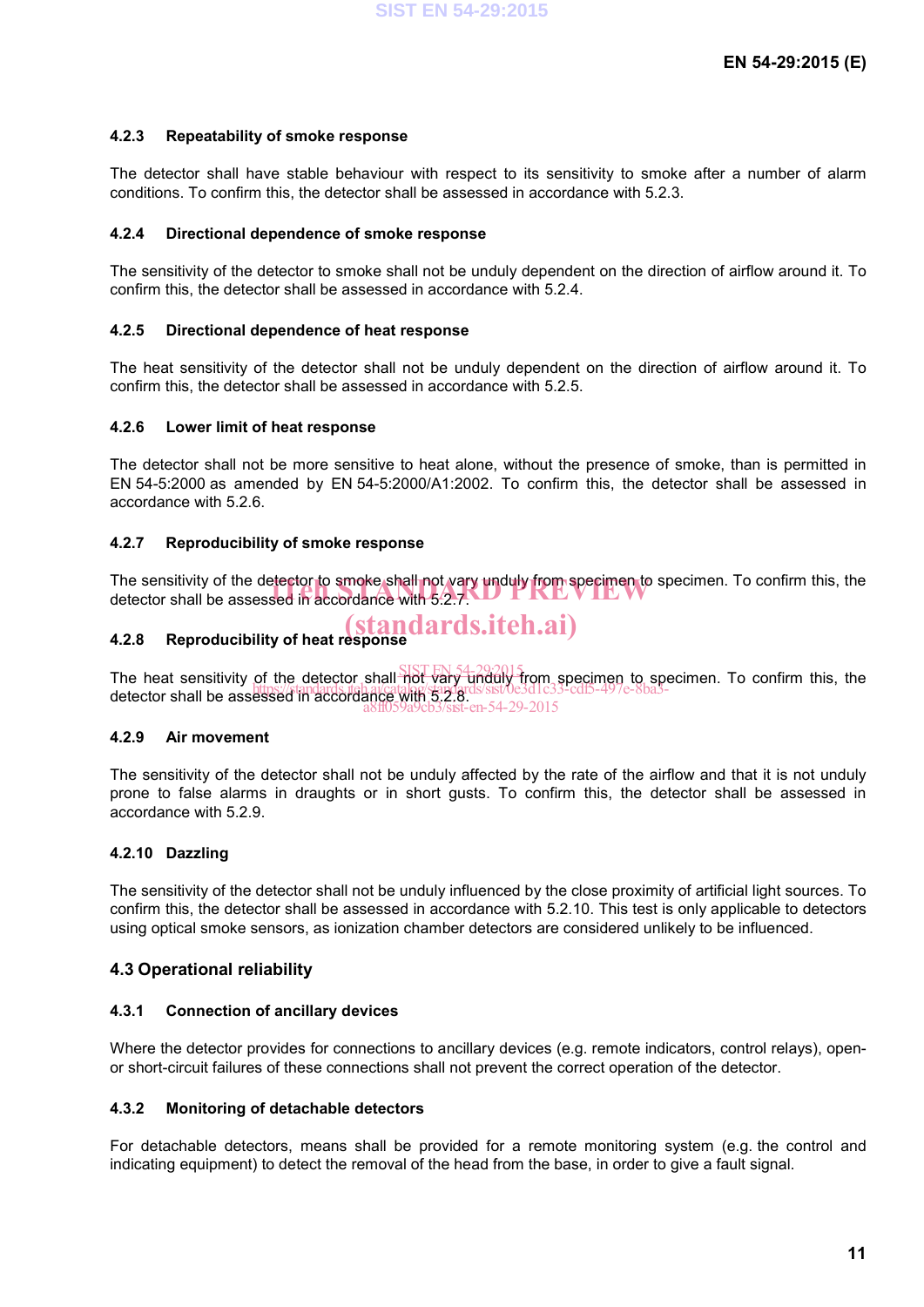## **4.3.3 Manufacturer's adjustments**

It shall not be possible to change the manufacturer's settings except by special means (e.g. the use of a special code or tool) or by breaking or removing a seal.

#### **4.3.4 On-site adjustment of response behaviour**

If there is provision for on-site adjustment of the response behaviour of the detector then:

- a) for each setting at which the manufacturer claims compliance with this standard, the detector shall comply with the requirements of this standard, and access to the adjustment means shall only be possible by the use of a code or special tool or by removing the detector from its base or mounting;
- b) any setting(s) at which the manufacturer does not claim compliance with this standard, shall only be accessible by the use of a code or special tool, and it shall be clearly marked on the detector or in the associated data, that if these setting(s) are used, the detector does not comply with the standard.

These adjustments may be carried out at the detector or at the control and indicating equipment.

## **4.3.5 Protection against the ingress of foreign bodies**

The detector shall be so designed that a sphere of diameter  $(1.3 \pm 0.05)$  mm cannot pass into the smoke sensor chamber(s).

NOTE This requirement is intended to restrict the access of insects into the sensitive parts of the detector. It is known<br>that this requirement is not sufficient to provent the access of all insects; however, it is conside that this requirement is not sufficient to prevent the access of all insects; however, it is considered that extreme restrictions on the size of access holes may introduce the danger of clogging by dust etc. It may therefore be necessary to take other precentions against false alarms due to the entity of small insects. The process of the necessary to precautions against false alarms due to the entry of small insects.

# SIST EN 54-29:2015

**4.3.6 Software controlled detectors**<br>
https://standards/standards/sist/0e3d1c33-cdf5-497e-8ba3a8ff059a9cb3/sist-en-54-29-2015

#### **4.3.6.1 General**

For detectors which rely on software control in order to fulfil the requirements of this standard, the requirements of 4.3.6.2, 4.3.6.3 and 4.3.6.4 shall be met.

# **4.3.6.2 Software documentation**

#### **4.3.6.2.1 Design overview**

The manufacturer shall submit documentation which gives an overview of the software design. This documentation shall be in sufficient detail for the design to be inspected for compliance with this standard and shall include at least the following:

- a) a functional description of the main program flow (e.g. as a flow diagram or structogram) including:
	- 1) a brief description of the modules and the functions that they perform;
	- 2) the way in which the modules interact;
	- 3) the overall hierarchy of the program;
	- 4) the way in which the software interacts with the hardware of the detector;
	- 5) the way in which the modules are called, including any interrupt processing.